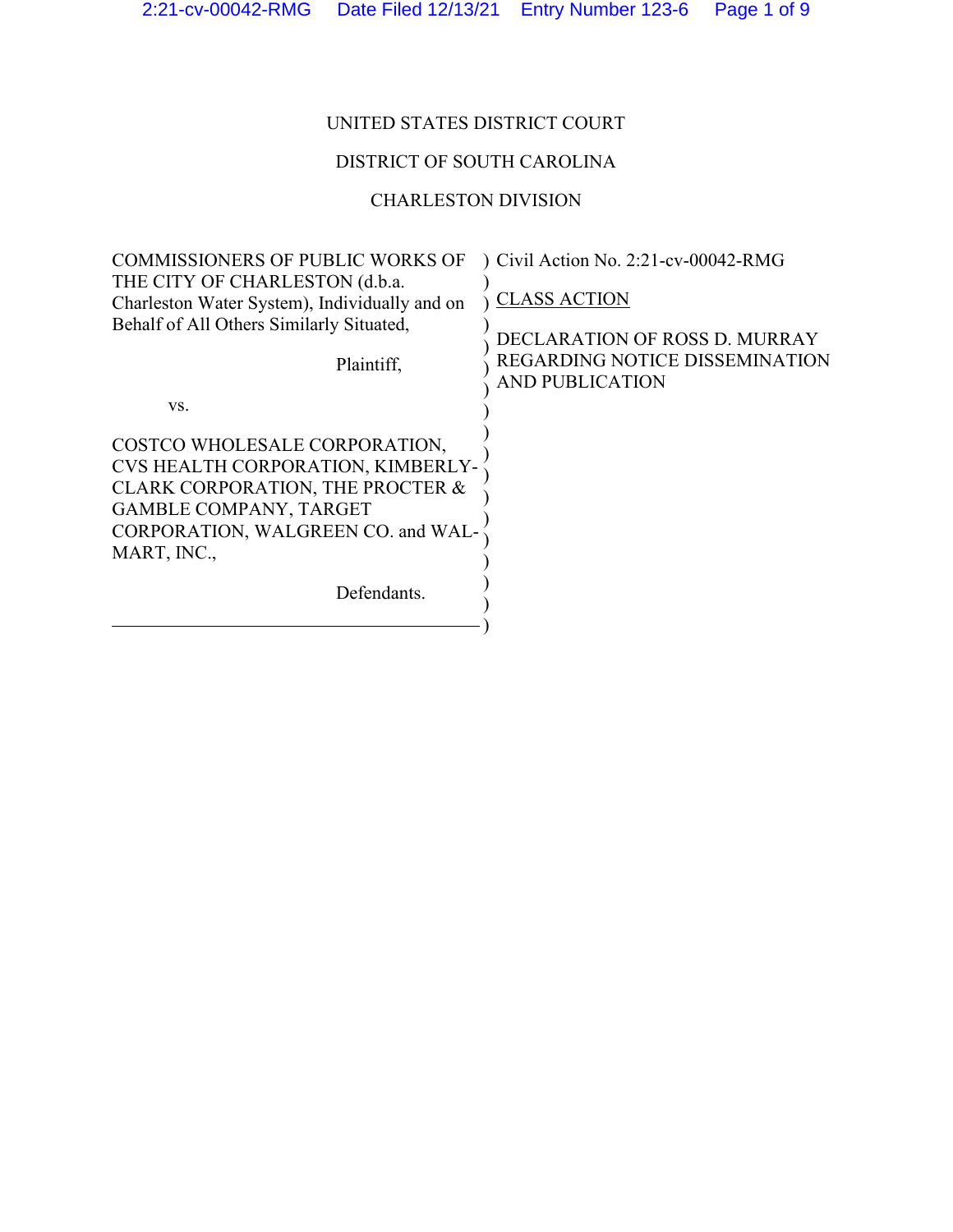I, ROSS D. MURRAY, declare and state as follows:

1. I am employed as a Vice President by Gilardi & Co. LLC ("Gilardi"), located at 1 McInnis Parkway, Suite 250, San Rafael, California, 94903. The following statements are based on my personal knowledge and information provided to me by other Gilardi employees and, if called to testify thereto, I could and would do so competently.

2. Pursuant to this Court's October 4, 2021 Order and Opinion (the "Preliminary Approval Order"), Gilardi was appointed to supervise and administer certain elements of the notice procedure in connection with the above-captioned action (the "Action"). I oversaw the notice services that Gilardi provided in accordance with the Preliminary Approval Order.

3. I submit this declaration in order to provide the Court and the parties to the Action with information regarding: (i) mailing of the Court-approved Notice of Proposed Settlement (the "Notice"), attached hereto as Exhibit A; and (ii) publication of the Notice via press release.

### **DISSEMINATION OF THE NOTICE**

4. Pursuant to the Preliminary Approval Order, Gilardi was responsible for disseminating the Notice to potential Settlement Class Members by First-Class Mail. The Settlement Class consists of all STP Operators in the United States whose systems were in operation between January 6, 2018 and the date of preliminary approval. An "STP Operator" is an entity that "owns and/or operates sewage or wastewater conveyance and treatment systems, including municipalities, authorities, and wastewater districts."

5. Gilardi received an excel file, via email, from Plaintiff's counsel, which contained the names and addresses of potential Settlement Class Members. Specifically, this file was described as the EPA's list of Publicly Owned Treatment Works (POTWs) as of August 27, 2021. The list was reviewed to identify and correct incomplete data, resulting in a mailing list of 17,297 unique names and addresses. Gilardi had the unique name and address data printed on the postcard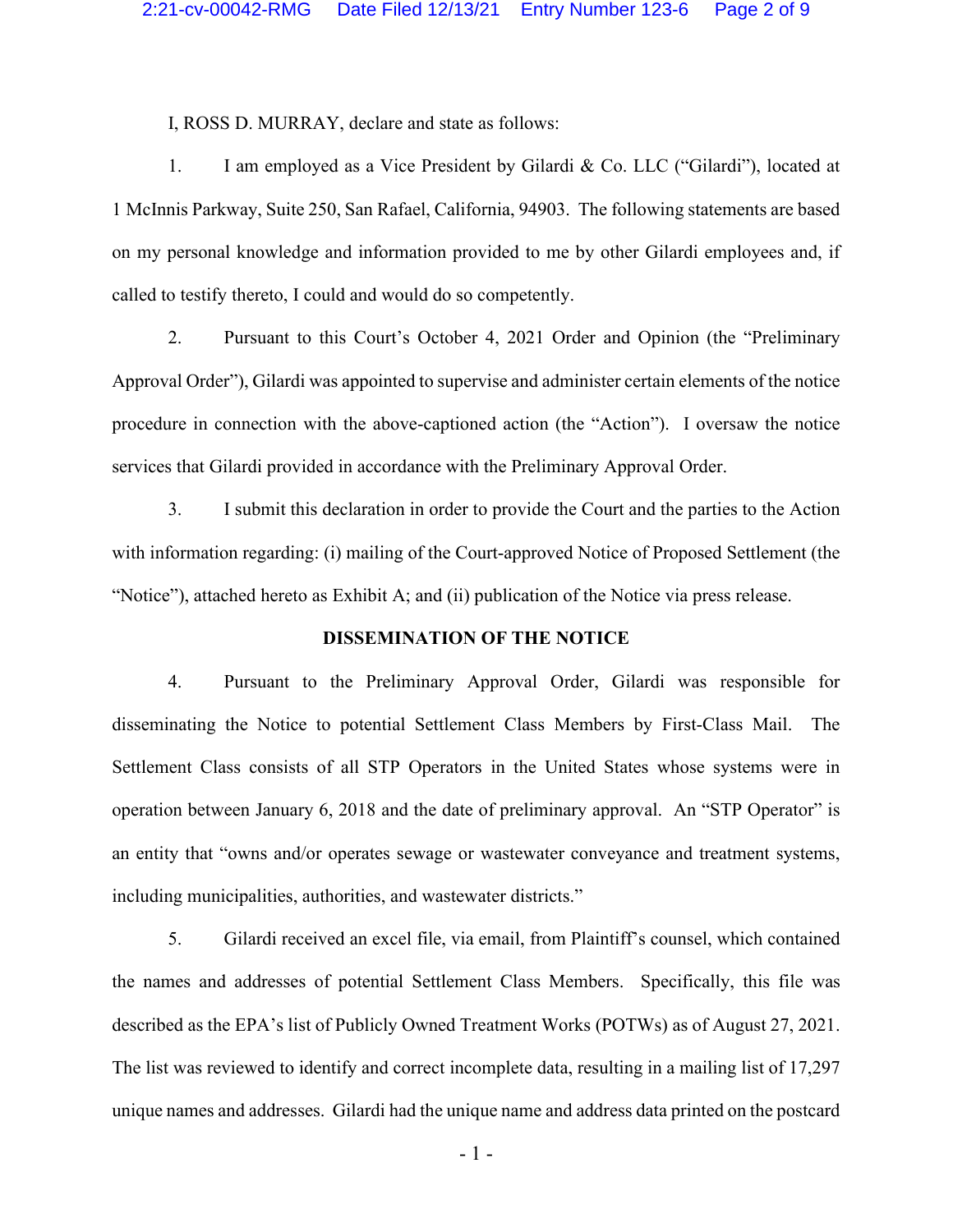Notices, posted the Notices for First-Class Mail, postage prepaid, and delivered 17,297 Notices on October 25, 2021, to the United States Post Office for mailing.

## **PUBLICATION OF THE NOTICE**

6. In accordance with the Preliminary Approval Order, on October 25, 2021, Gilardi caused a Summary Notice to be transmitted in a press release over *Business Wire*, as shown in the confirmation of publication attached hereto as Exhibit B. The press release further directed potential Settlement Class Members to the Settlement website for additional information about the Settlement, including the long-form Notice.

I declare under penalty of perjury that the foregoing is true and correct, and that this declaration was executed this 7th day of December, 2021, at San Rafael, California.

ROSS D. MURRAY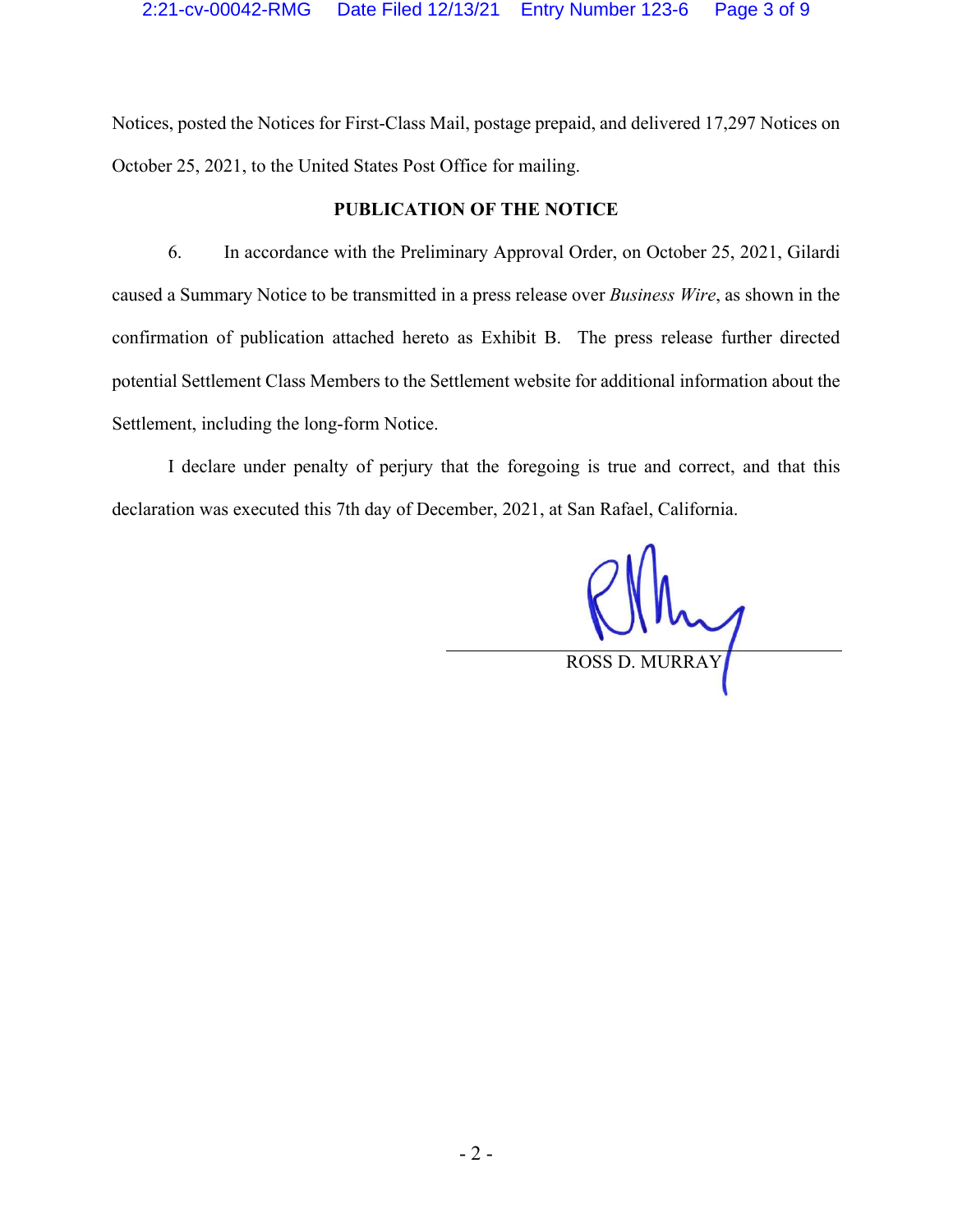# EXHIBIT A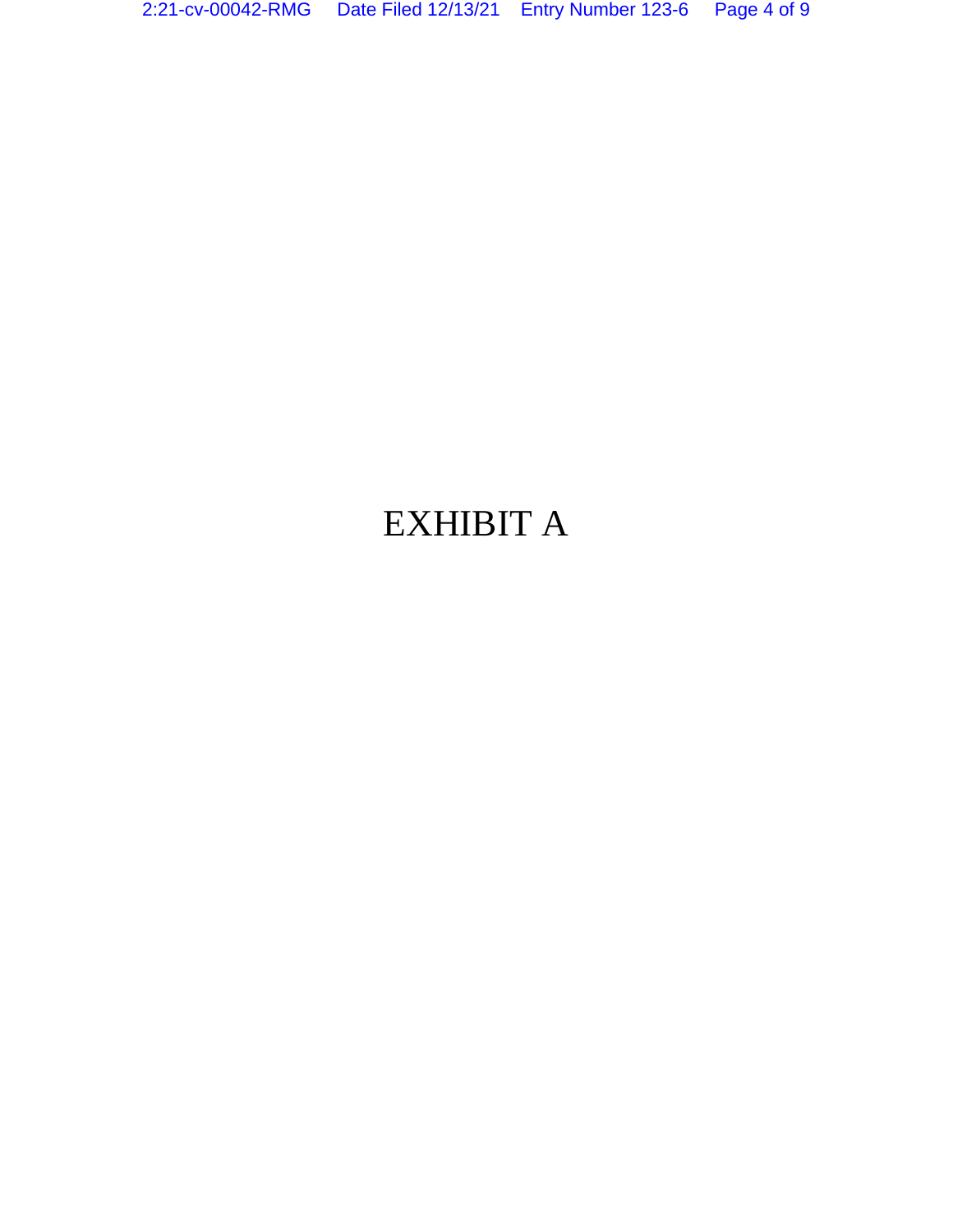### 2:21-cv-00042-RMG Date Filed 12/13/21 Entry Number 123-6 Page 5 of 9

*Charleston Wipes Settlement* c/o Gilardi & Co. LLC P.O. Box 43034 Providence, RI 02940-3034

*Commissioners of Public Works of the City of Charleston (d.b.a. Charleston Water System) v. Costco Wholesale Corporation, CVS Health Corporation, Kimberly-Clark Corporation, The Procter & Gamble Company, Target Corporation, Walgreens Boots Alliance, Inc. and Wal-Mart, Inc.*

COURT APPROVED LEGAL NOTICE

CASE NO. 2:21-CV-00042 (D.S.C.)

A FEDERAL COURT HAS AUTHORIZED THIS NOTICE.

THIS IS NOT A SOLICITATION FROM A LAWYER.

WWW.CHARLESTONWIPESSETTLEMENT.COM

«3of9 barcode » «BARCODE» Postal Service: Please do not mark barcode

C4A «Claim Number» «NAME\_1A» «NAME\_1B» «NAME\_2A» «NAME\_2B» «ADDRESS LINE 1» «ADDRESS LINE 2» «CITY», «STATE»«PROVINCE» «POSTALCODE» «COUNTRY»

**C4A**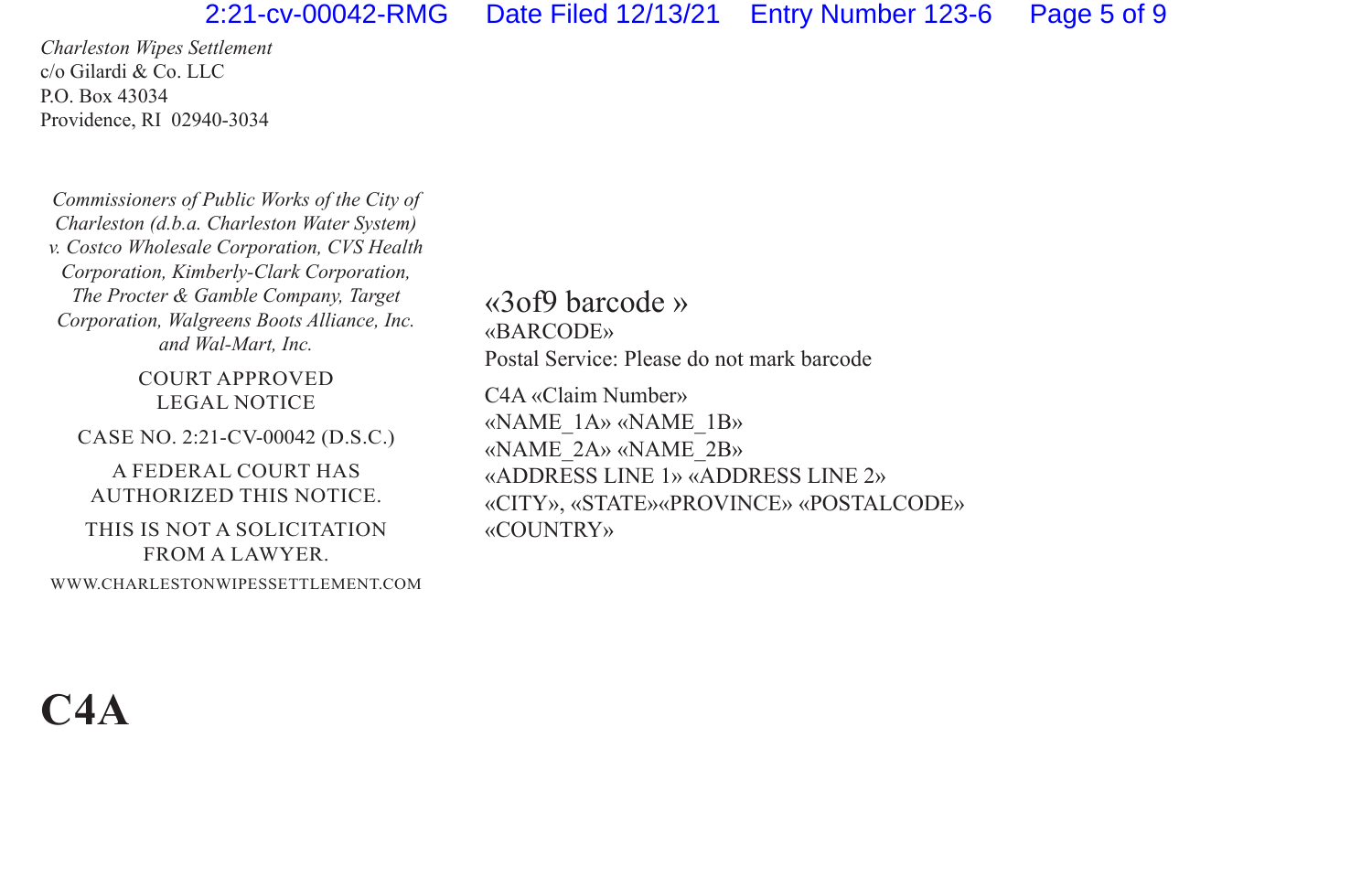## 1-cv-00042-RMG Date Filed 12/13/21 Entry Number 123-6 Page 6 of

United States District Court for the District of South Carolina, Charleston Division

#### **IF YOU ARE A SEWAGE TREATMENT SYSTEM OPERATOR IN THE UNITED STATES WHOSE SYSTEM WAS IN OPERATION BETWEEN JANUARY 6, 2018 AND OCTOBER 4, 2021, A CLASS ACTION SETTLEMENT MAY AFFECT YOUR RIGHTS.**

*A federal court authorized this Notice. You are not being sued. This is not a solicitation from a lawyer.*

A proposed settlement ("Settlement") has been reached in the above class action with Defendant Kimberly-Clark Corporation ("Kimberly-Clark") limited to claims against Kimberly-Clark. The action challenges the manufacturing, design, marketing and/or sale of multiple Defendants' flushable wipes.<sup>1</sup> Kimberly-Clark denies the allegations about its flushable wipes and there has been no finding of liability against Kimberly-Clark. Kimberly-Clark has agreed to the Settlement to avoid the uncertainties and expenses associated with continuing the case.

#### **WHO IS IN THE SETTLEMENT CLASS?**

If you own[ed] or operate[d] a sewage or wastewater conveyance and treatment plant, such as a municipality, authority or wastewater district in the United States whose system was in operation between January 6, 2018 and October 4, 2021, you are part of the Settlement Class.

The Court-certified Settlement Class is defined as "All STP (Sewage Treatment Plant) Operators in the United States whose systems were in operation between January 6, 2018 and the date of preliminary approval."

#### **WHAT DOES THE SETTLEMENT WITH KIMBERLY-CLARK PROVIDE?**

Kimberly-Clark has agreed to implement certain modifications to its business practices and the Settling Parties have made certain representations and commitments with respect to the flushable wipes Product, Kimberly-Clark's Cottonelle-branded flushable wipes manufactured in the United States, including any FreshCare or GentlePlus-branded Cottonelle flushable wipes. The details of these business practice modifications are set forth in the Notice which is located at www.charlestonwipessettlement.com.

#### **YOUR RIGHTS AND OPTIONS**

**Do Nothing.** By doing nothing, you will receive the benefits of the Settlement with Kimberly-Clark in the form of business practice modifications described in the Notice. You will automatically receive the benefits of this Settlement.

**Object to the Settlement or the request for attorneys' fees and expenses.** You can object to the Settlement and/or Class Counsel's request for attorneys' fees and expenses of up to \$600,000.

**Should I Hire An Attorney?** You do not need to hire your own attorney because Class Counsel is working on your behalf. If you retain an individual attorney, you will need to pay for that attorney.

**Final Approval Hearing.** The Court will hold the Final Approval Hearing on January 24, 2022 at 10 a.m. at the United States District Court for the District of South Carolina, Charleston Division, J. Waties Waring Judicial Center, 83 Meeting Street, Charleston, South Carolina 29401. You can go to this hearing, but you do not have to. The Court will hear any objections, determine if the Settlement with Kimberly-Clark is fair, and consider Class Counsel's request for attorneys' fees and expenses. Class Counsel's request for fees and expenses will be posted on the Settlement Website after they are filed.

#### **HOW DO I GET MORE INFORMATION?**

**This Notice is only a summary.** For more information, including the Stipulation and other legal documents, visit www.charlestonwipessettlement.com.

#### **PLEASE DO NOT CALL OR WRITE THE COURT FOR INFORMATION OR ADVICE.**

<sup>1</sup> The terms of the Settlement are in the Stipulation of Settlement, dated April 21, 2021 (the "Stipulation"), which can be viewed at www.charlestonwipessettlement.com. All capitalized terms not defined in this Notice have the same meanings as in the Stipulation.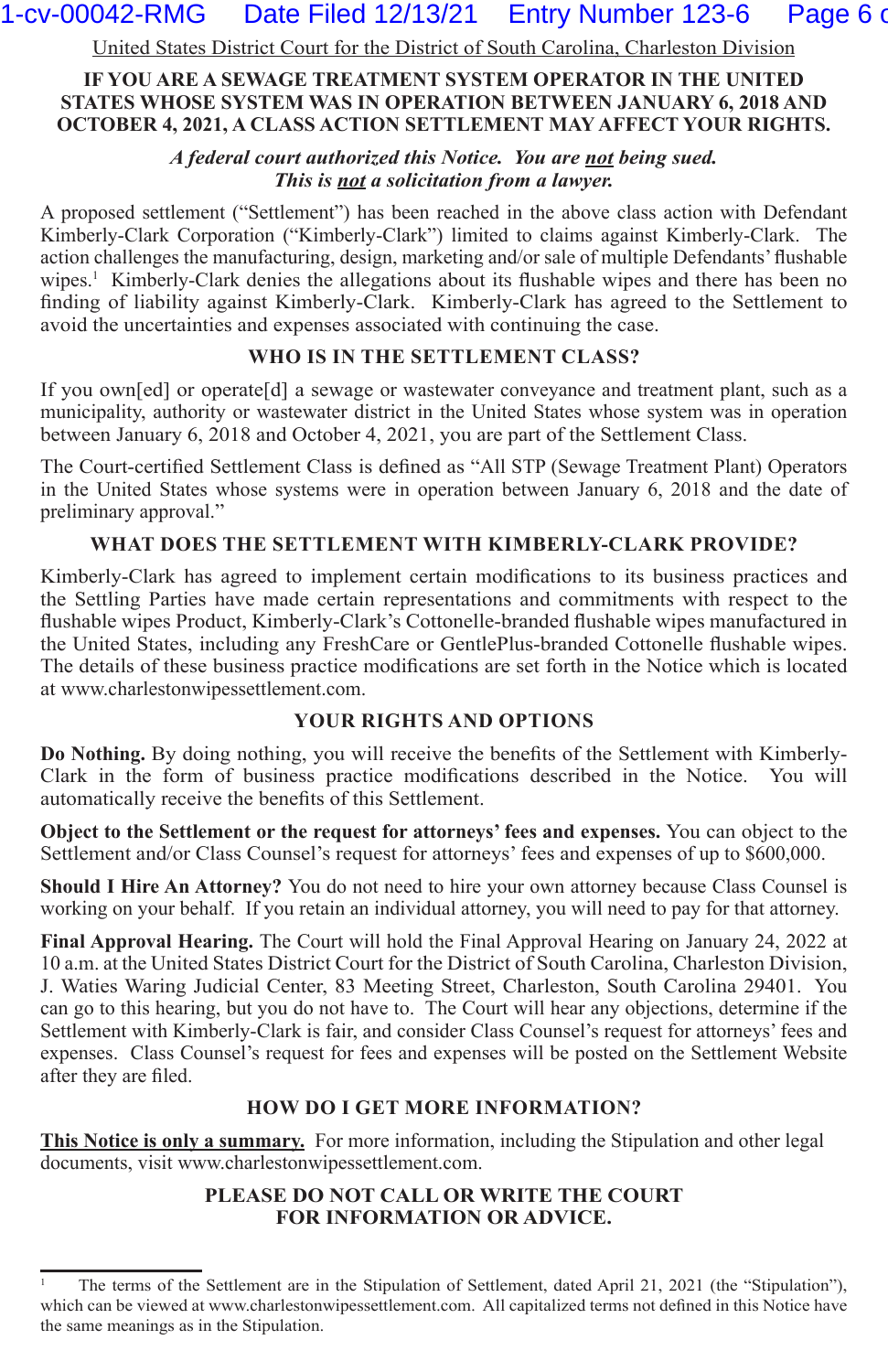# EXHIBIT B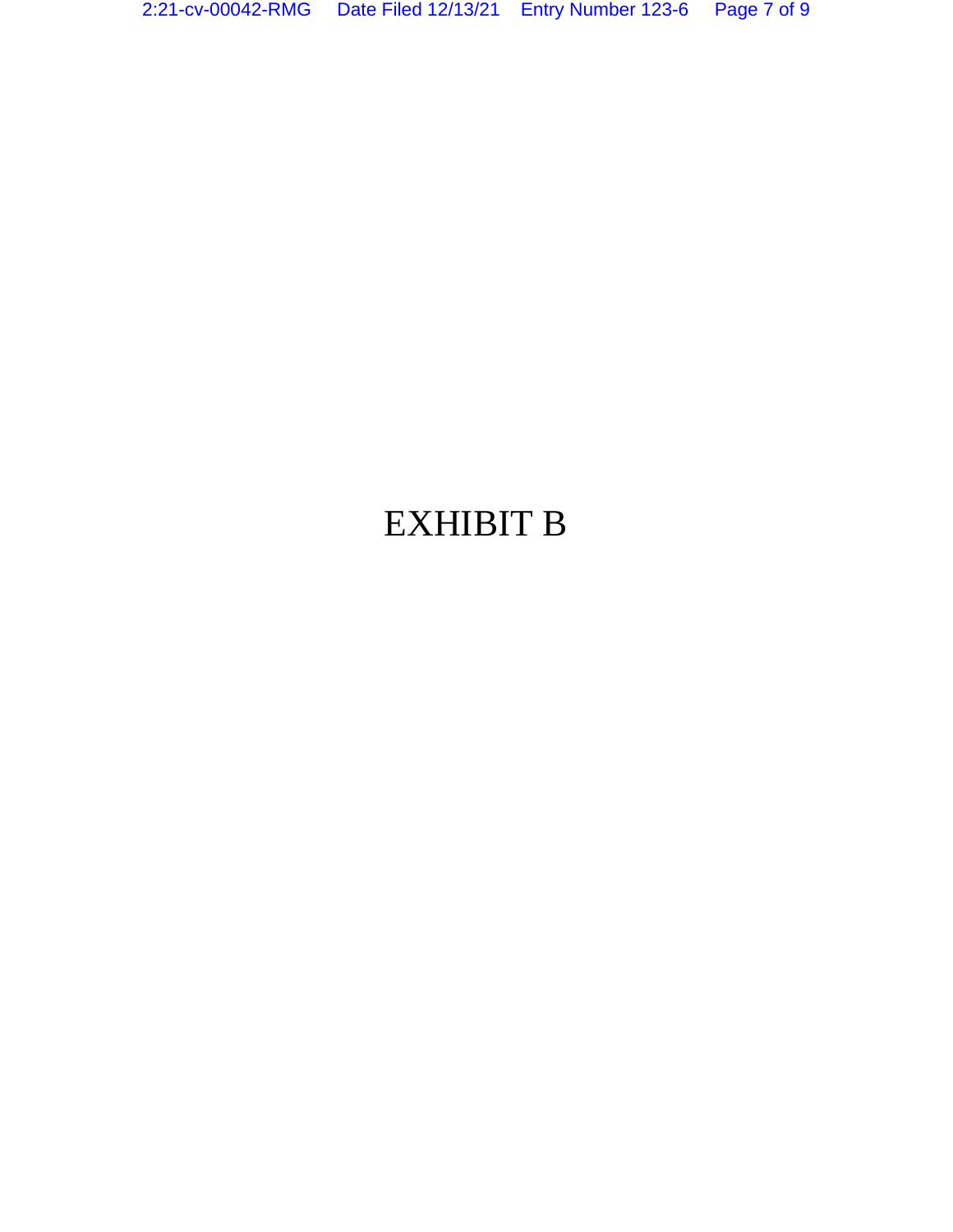

# **If you are a Sewage Treatment System Operator in the United States whose system was in operation between January 6, 2018 and October 4, 2021, a class action settlement may affect your rights.**

October 25, 2021 03:45 PM Eastern Daylight Time

MELVILLE, N.Y.--(BUSINESS WIRE)--Robbins Geller Rudman & Dowd LLP and AquaLaw PLC announce that a proposed settlement ("Settlement") has been reached in a class action with Kimberly-Clark Corporation ("Kimberly-Clark") about the manufacturing, design, marketing and/or sale of multiple Defendants' flushable wipes.<sup>1</sup> Kimberly-Clark denies the allegations about its flushable wipes and there has been no finding of liability against Kimberly-Clark. Kimberly-Clark has agreed to the Settlement to avoid the uncertainties and expenses associated with continuing the case.

You are part of the Settlement Class if you own[ed] or operate[d] a sewage or wastewater conveyance and treatment plant, such as a municipality, authority or wastewater district in the United States whose system was in operation between January 6, 2018 and October 4, 2021.

To settle the lawsuit, Kimberly-Clark has agreed to implement certain modifications to its business practices and the Settling Parties have made certain representations and commitments with respect to the flushable wipes Product, Kimberly-Clark's Cottonelle-branded flushable wipes manufactured in the United States, including any FreshCare or GentlePlus-branded Cottonelle flushable wipes. The details of these business practice modifications are set forth in the Notice which is located at www.charlestonwipessettlement.com.

If you are part of the Settlement Class, you will automatically receive the benefits of this Settlement. You may also object to the Settlement and/or Class Counsel's request for attorneys' fees and expenses of up to \$600,000. You may retain and pay for an individual attorney, but you do not need to because Class Counsel is working on your behalf.

For more information, including the Stipulation and other legal documents, visit www.charlestonwipessettlement.com.

 $1$  The terms of the Settlement are in the Stipulation of Settlement, dated April 21, 2021 (the "Stipulation"), which can be viewed at www.charlestonwipessettlement.com. All capitalized terms not defined in this Notice have the same meanings as in the Stipulation.